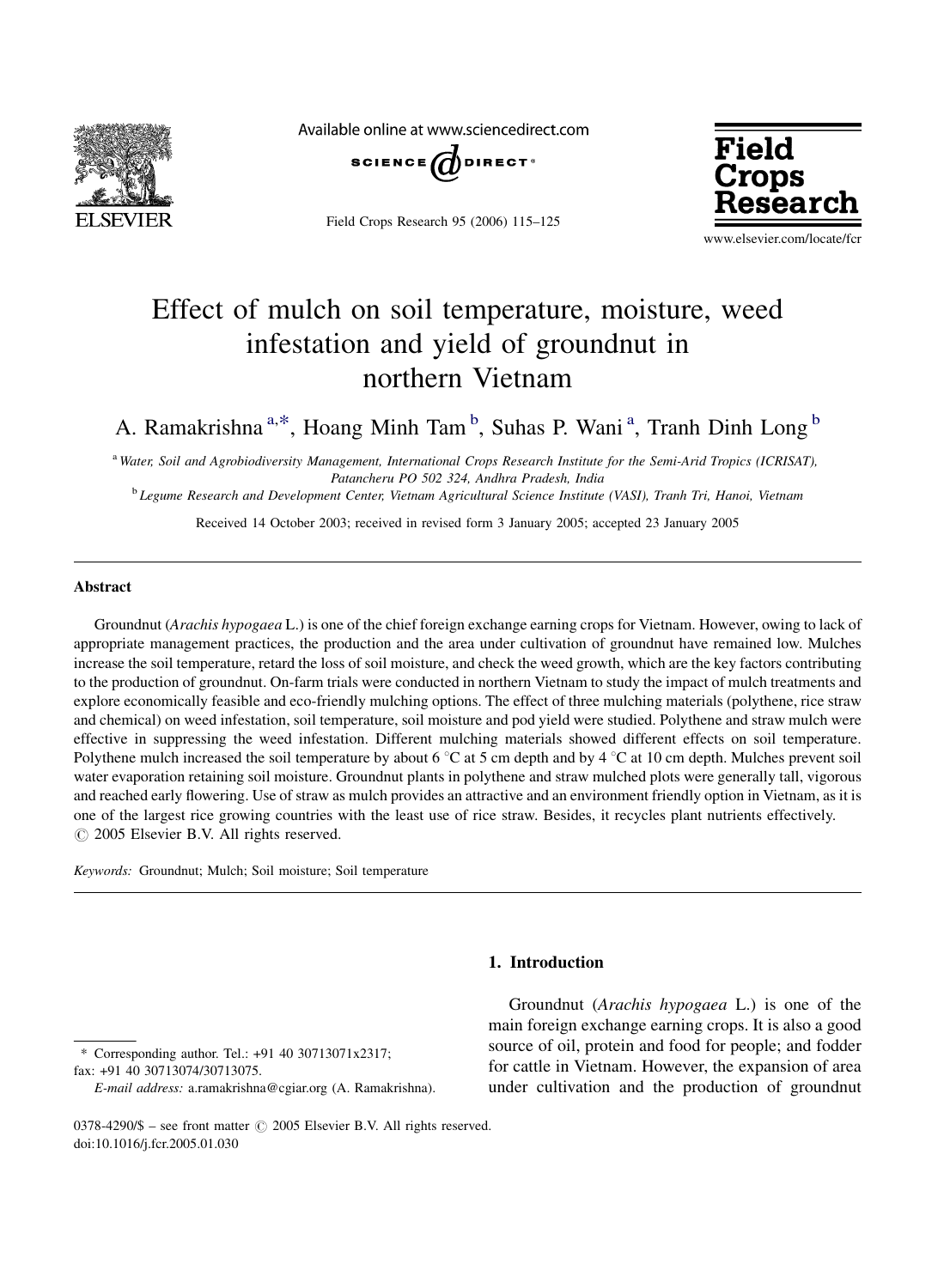have remained low owing to lack of high yielding varieties with suitable maturity period and improved agronomy ([Ramakrishna et al., 1999\)](#page-10-0).

More than 50% of the total agricultural land in Vietnam is used for the cultivation of rice  $(Oryza)$ sativa L.). Continuous monocropping of rice; overutilization of subsistence landholdings and its expansion to new, and often marginal farming areas; and non-adoption of appropriate soil, water and nutrient management practices are deteriorating soil fertility and quality, and increasing vulnerability of soil degradation. There is an urgent need to identify opportunities for crop diversification to break cereal monocropping.

Improved crop management through appropriate research and development is the only alternative to increase cropping intensity, since winter cropped area has stagnated in the potential regions like Red River Delta. In addition, spring rice is grown without irrigation on 2 million ha (out of total cultivated area of 6.5 million ha) with very low yields  $(1.5-2.0 \text{ t ha}^{-1})$ and this is another niche that offers good scope for expansion of area under groundnut ([Chinh et al.,](#page-9-0) [2001](#page-9-0)). However, appropriate management practices to combat low temperature (at maturity in autumn– winter and at germination in spring season) and terminal moisture stress hold the key for successful production of groundnut.

Mulches are known to increase the soil temperature since the sun's energy passes through the mulch and heats the air and soil beneath the mulch directly and then the heat is trapped by the ''greenhouse effect'' ([Hu et al., 1995](#page-10-0)). Mulches also promote crop development and early harvest, and increase yields. Very little weed growth occurs under the mulch as the mulches prevent penetration of light or exclude certain wavelengths of light that are needed for the weed seedlings to grow ([Ossom et al., 2001\)](#page-10-0). Mulches greatly retard the loss of moisture from the soil. As a result, higher and uniform soil moisture regime is maintained reducing the irrigation frequency. An experiment, therefore, was designed and conducted for the first time in a farmer's field with the following objectives: (1) Assess the impact of different mulch treatments on groundnut productivity. (2) Understand the yield contributing factors and identify economically viable and environment friendly mulching options in northern Vietnam.

# 2. Materials and methods

The experiment was conducted during autumn– winter (September–December) 2000 and spring (February–May) 2001, on a highland region of northern Vietnam at Thanh ha watershed, Kim Boi District, Hoa Binh Province, which is about 70 km from south-west of Hanoi (20 $\degree$ 39'N, 105 $\degree$ 24'E, altitude 15 m). Thanh Ha watershed is the benchmark watershed of the International Crops Research Institute for the Semi-Arid Tropics (ICRISAT) and the Vietnam Agricultural Science Institute (VASI) partnership project supported by the Asian Development Bank (ADB). Mean annual rainfall at Thanh Ha is 1300 mm and mean temperature is 25 °C, with an average maximum of 35 °C (in August) and an average minimum of 12  $\mathrm{^{\circ}C}$  (in January). The soil is a well-drained red-yellow ferralitic, with the top 150 cm composed of 23% sand, 23% silt and 54% clay. Pre-sowing soil samples contained a pH of 4.7, 800 mg kg<sup>-1</sup> total N (Kjeldhal method), 1.62 g kg<sup>-1</sup> organic matter, 32 mg  $kg^{-1}$  available P (Olsen method) and 89 mg kg<sup>-1</sup> available K (Kjeldhal method).

The experiment consisted of three-mulch treatments, viz., straw (SM), polythene (PM) and chemical (CM), and an unmulched control. All the treatments were replicated thrice in a complete randomized block design.

### 2.1. Land preparation and planting

Following ploughing, disc harrowing and ridging, newly released pod rot and bacterial wilt resistant semierect groundnut var. LO 2 was sown in plots of  $6.0 \text{ m} \times 6.0 \text{ m}$ . On 5 August 2000 (autumn–winter season) and 20 February 2001 (spring season), two seeds hill<sup>-1</sup> were dibbled in rows of 30 cm  $\times$  10 cm on broad beds of 1.5 m. On 15 December 2000 and 25 June 2001, an area of 3.0 m  $\times$  3.0 m from the center of each plot was hand harvested. In keeping with the practice of resource poor farmers in the region, a fertilizer application was prepared at the rate of 18 N kg ha<sup>-1</sup>,  $60$  P kg ha<sup>-1</sup> and  $66$  K kg ha<sup>-1</sup> together with 0.4 t ha<sup>-1</sup> lime at the time of sowing. The plants were subsequently thinned to retain one plant hill<sup> $-1$ </sup> at 15 days after sowing (DAS). Observations recorded were (1) weed infestation, (2) soil temperature, (3) soil moisture and (4) yield and yield components at harvest. Plant observations were recorded on randomly selected five plants.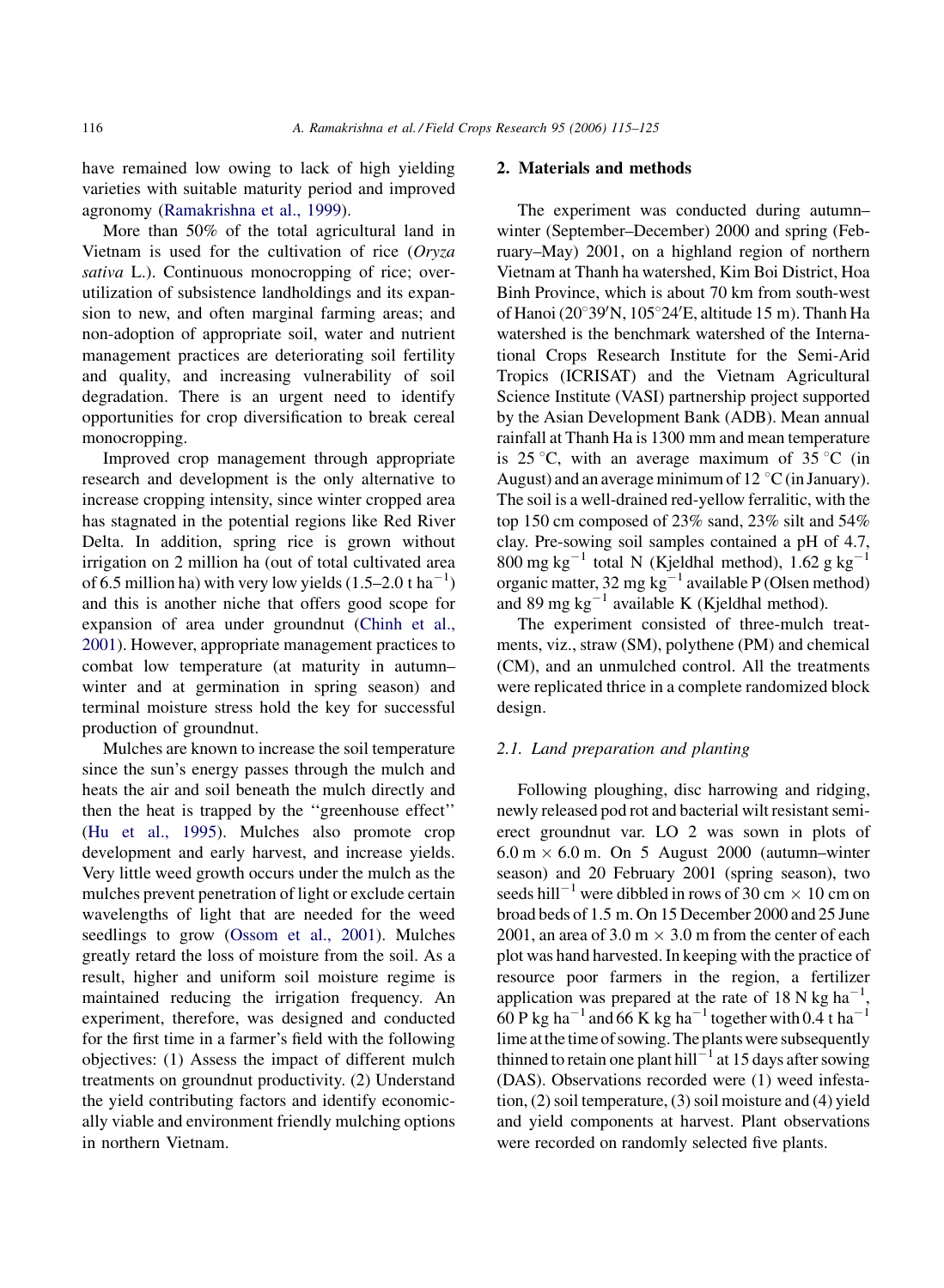#### A. Ramakrishna et al. / Field Crops Research 95 (2006) 115–125 117

# 2.2. Mulching

Three mulching treatments and an unmulched treatment were applied. For polythene mulch treatment, a day after planting, transparent polythene film of 800– 850 mm width with 0.009 mm thickness was spread uniformly in the polythene mulch (PM) plots. After a week, the seedlings were released by making a hole of 4–5 cm in diameter in the film over the seedling using three fingers, and 3–5 cm of moist soil was put on it to conserve moisture and temperature. The film was broken early in the morning (before 0900 h) to avoid exposure to the hot sun and seedling decay. The crop was inspected at four-leaf stage to make sure that no lateral branches are growing under the film, and in the case of non-emergence of any groundnut seeds, the gaps were filled with germinated seed.

For straw mulch (SM) plots 5 days after planting, 10 t ha<sup> $-1$ </sup> of rice straw was uniformly spread as a carpet manually. In recent years, new water soluble polymers have been introduced and are claimed to be of considerable economic and environmental advantages. Therefore, for chemical mulch (CM) plots, the new generation hydrophilic polymer available in the local market under the trade name NA-1<sup>®</sup> at 1 kg ai ha<sup>-1</sup> was mixed in water  $(10001 \text{ ha}^{-1})$  and sprayed uniformly on soil with the help of the knapsack sprayer.

# 2.3. Weed infestation

The occurrence, extent and types of weeds were studied at 30 DAS and at harvest in a  $0.5 \text{ m}^2$  quadrat at three random locations per plot. All weeds in each quadrat were identified, counted and recorded for subsequent data analysis. Weed infestation was scored on a scale of 0–5; 0 represented total soil coverage by weeds and 5 represented none [\(Ossom, 1986; Daisley](#page-10-0) [et al., 1988; Orluchukwu and Ossom, 1988\)](#page-10-0). Weed infestation was also assessed by measuring dry weight per plot [\(Okugie and Ossom, 1988; Spandl et al.,](#page-10-0) [1999](#page-10-0)). Relative abundance (RA) was calculated as the sum of relative frequency (RF), relative field uniformity (RFU) and relative mean field density (RMFD) for a given species  $(K)$ :

$$
RA_K = RF_K + RFU_K + RMFD_K
$$

where frequency  $F$  is the percentage of the total number of plots surveyed in which a species occurred in at least one quadrat [\(Thomas, 1985](#page-10-0)); field uniformity FU is the percentage of the total number of quadrats sampled in which a species occurred [\(Tho](#page-10-0)[mas, 1985\)](#page-10-0); main field density MFD is the number of plants  $m^{-2}$  for a weed species [\(Thomas, 1985](#page-10-0)).

The relative frequency (RF), relative field uniformity (RFU) and relative mean field density (RMFD) were calculated by dividing the parameter by the sum of the values for that parameter for all species and multiplying by 100. For example, the relative frequency for species  $K(RF_K)$  was calculated using

$$
RF_K = \frac{\text{frequency value of species } K}{\text{sum of frequency values for all species}}
$$
  
× 100

# 2.4. Soil moisture

The soil moisture was measured at 3, 30, 60 and 90 DAS up to 90 cm depth by gravimetric method ([Black,](#page-9-0) [1965\)](#page-9-0). The soil from different depths was sampled by manual coring and gravimetric moisture content (g/g) of the soil samples was calculated on oven dry weight basis and converted into volumetric moisture content  $(cm<sup>3</sup>/cm<sup>3</sup>)$  and then expressed as profile water content in 0–90 cm soil depth.

#### 2.5. Soil temperature

Soil temperature at 5 cm and 10 cm depth was measured with stainless steel Fisher brand bi-metal dial thermometers having a stem length of 20.3 cm, gauge diameter of 4.5 cm, and accuracy of  $\pm 1.0\%$  of dial range at any point of dial. Observations were recorded at 3 DAS; at flower initiation; beginning to seed and maturity stages at 0600, 1200 and 1800 h (in both mulched and unmulched plots). At each depth, two observations were taken; each from a different ridge of the same treatment. Soil temperature readings were taken at the west-facing side of the north-south ridges.

### 2.6. Biomass and pod yield

Groundnut is usually harvested at about 120 days in the uplands of northern Vietnam. In the present experiment, the crop was harvested between 120 and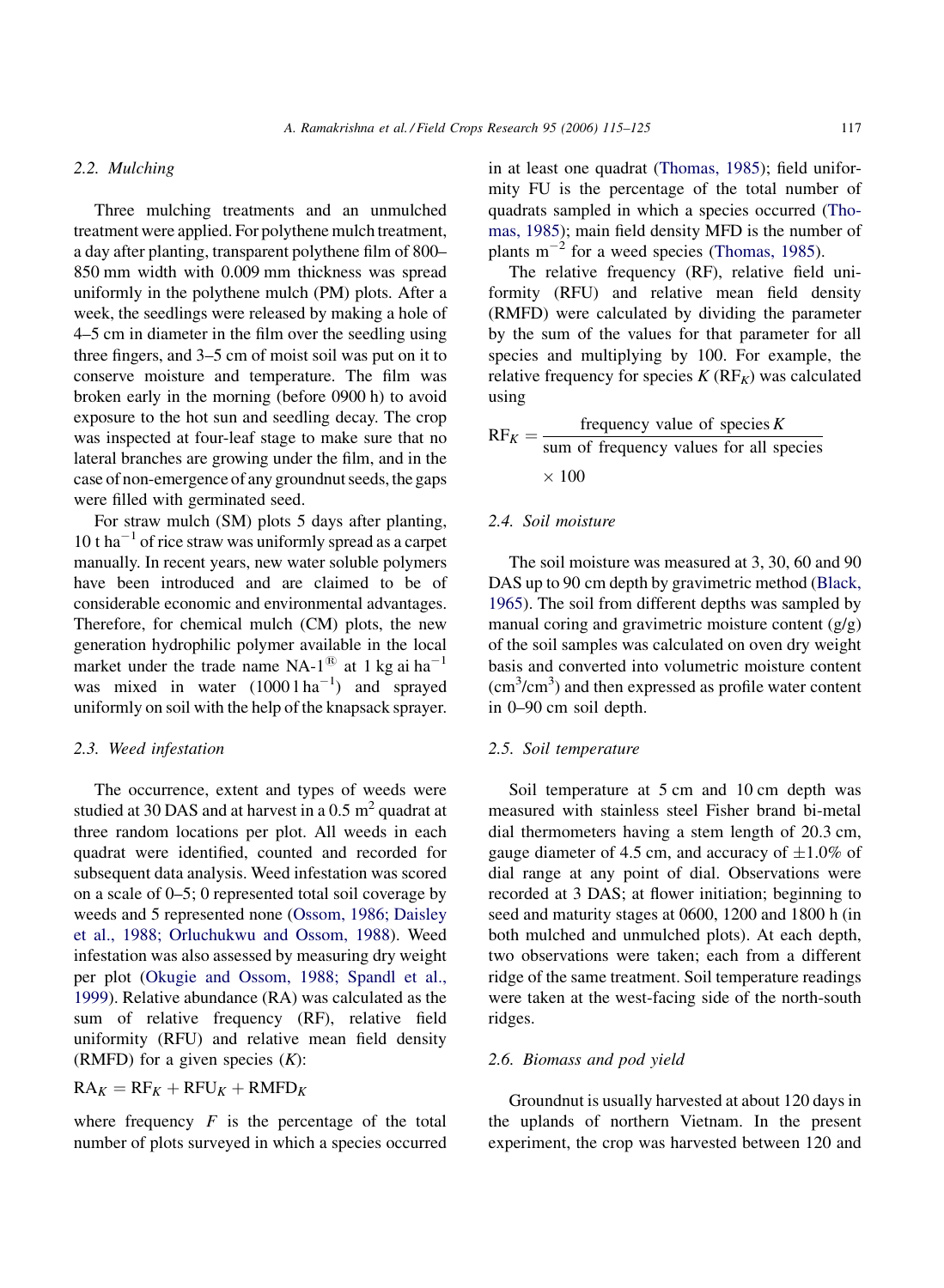135 days. Final shoot dry matter and pod yield were determined from an area of  $3.0 \text{ m} \times 3.0 \text{ m}$  in the center of each plot which was left undisturbed until the final harvest. The date of final harvest was estimated from visual observations of leaf senescence. Groundnut plants were uprooted and plant samples were then dried in a hot-air drier at 105  $\degree$ C for 2 h followed by 80 °C for 36 h for moisture correction and then the pod yield was determined ([Niu et al., 1998](#page-10-0)). Pods were airdried for one week and then shelled. Dry weights of the seed and the shell were recorded after oven-drying.

#### 2.7. Statistical analysis

Data was collected from sowing to harvest. The variables investigated were analyzed using Statistical Analysis Procedures ([SAS, 1994](#page-10-0)). Fisher's protected least significant difference (LSD) test was used to detect mean differences between the treatments ([Steel](#page-10-0) [and Torrie, 1980](#page-10-0)).

## 3. Results and discussion

## 3.1. Weed infestation

Polythene and straw mulched plots compared to the chemical and unmulched plots showed significantly  $(P \le 0.05)$  least weed infestation ([Tables 1 and 2](#page-4-0)). At 30 DAS, the unmulched plots showed a greater diversity of weed species than the mulched plots. Weed scores at 30 DAS and at harvest also showed significant differences ( $P \leq 0.05$ ). Plots mulched with polythene had the lowest number of invading weed species followed by straw mulch. At 30 DAS and at harvest, the unmulched plots showed a greater weed coverage than the polythene and straw mulched plots. Chemically mulched plots were better at 30 DAS only.

Weed dry mass at 30 DAS showed significant  $(P \leq 0.05)$  differences between the treatments. The polythene mulch gave the least weight  $(19 \text{ g m}^{-2})$ whereas the unmulched treatment gave the highest weight (63  $\text{g m}^{-2}$ ). At both 30 DAS and at harvest, chemically treated plots were covered with almost as many weed species as the unmulched plots, signifying chemical mulch to be ineffective in weed suppression. Polythene and straw mulch proved effective for weed suppression than the chemical and unmulched treatments. [Daisley et al. \(1988\)](#page-10-0) and [Ossom et al. \(2001\)](#page-10-0) also observed significant differences in weed control between mulched and unmulched plots of eggplant, cowpea and sweet potato.

#### 3.2. Soil temperature

The polythene-mulched soil compared to chemical and unmulched treatments consistently had significantly higher temperature ( $P \le 0.05$ ) at 5 and 10 cm soil depths during both the seasons. On the other hand, straw-mulched soil when compared with chemical and unmulched treatments, recorded high temperature at all growth stages except at 0600 h in spring 2000 and at 30 and 90 DAS in autumn–winter ([Tables 3 and 4\)](#page-6-0). Mean soil temperature at 5 cm depth ranged from a high of 37.7 °C (3 DAS) to 25.0 °C (90 DAS) in polythene mulch to a low of  $34.7 \degree$ C (3 DAS) to 21.6  $\degree$ C (90 DAS) in unmulched treatments. While at 10 cm depth, the mean soil temperature ranged from a high of 33.1 °C (3 DAS) to 21.6 °C (90 DAS) in polythene mulch to a low of  $30.9 \degree C$  (3 DAS) to  $18.7 \degree$ C (90 DAS) in chemical and unmulched treatments. No significant differences in soil temperature were recorded among polythene and straw mulch treatments at both the soil depths. Generally, polythene mulch, followed by straw mulch, provided the highest soil temperatures. Again the range of temperature difference was narrower at 10 cm depth than at 5 cm depth for any selected date.

The high soil temperatures of mulched plots (straw and polythene) observed in this investigation were in agreement with the results of [Choi and Chung \(1997\)](#page-10-0), who have observed that thermistors placed at soil surface recorded increase in soil temperatures by 2.8– 9.4 °C and 0.9–7.3 °C at 5 cm depth. Increased soil temperatures observed in the mulched plots compared with the unmulched plots also agreed with the findings of [Park et al. \(1996\)](#page-10-0) who observed an increase of 2.4  $\degree$ C in average soil temperature at 15 cm depth under transparent film and an increase of  $0.8\degree C$  under black film. The findings of [Duhr and Dubas \(1990\)](#page-10-0) showed an increase of 2.9–3.3  $\degree$ C in soil temperatures with transparent, photodegradable polythene film mulching. Wheat straw mulch raised the soil temperature by  $2-3$  °C ([Devi Dayal et al., 1991\)](#page-10-0).

The results show that different mulching materials have varying effects on soil temperature. These are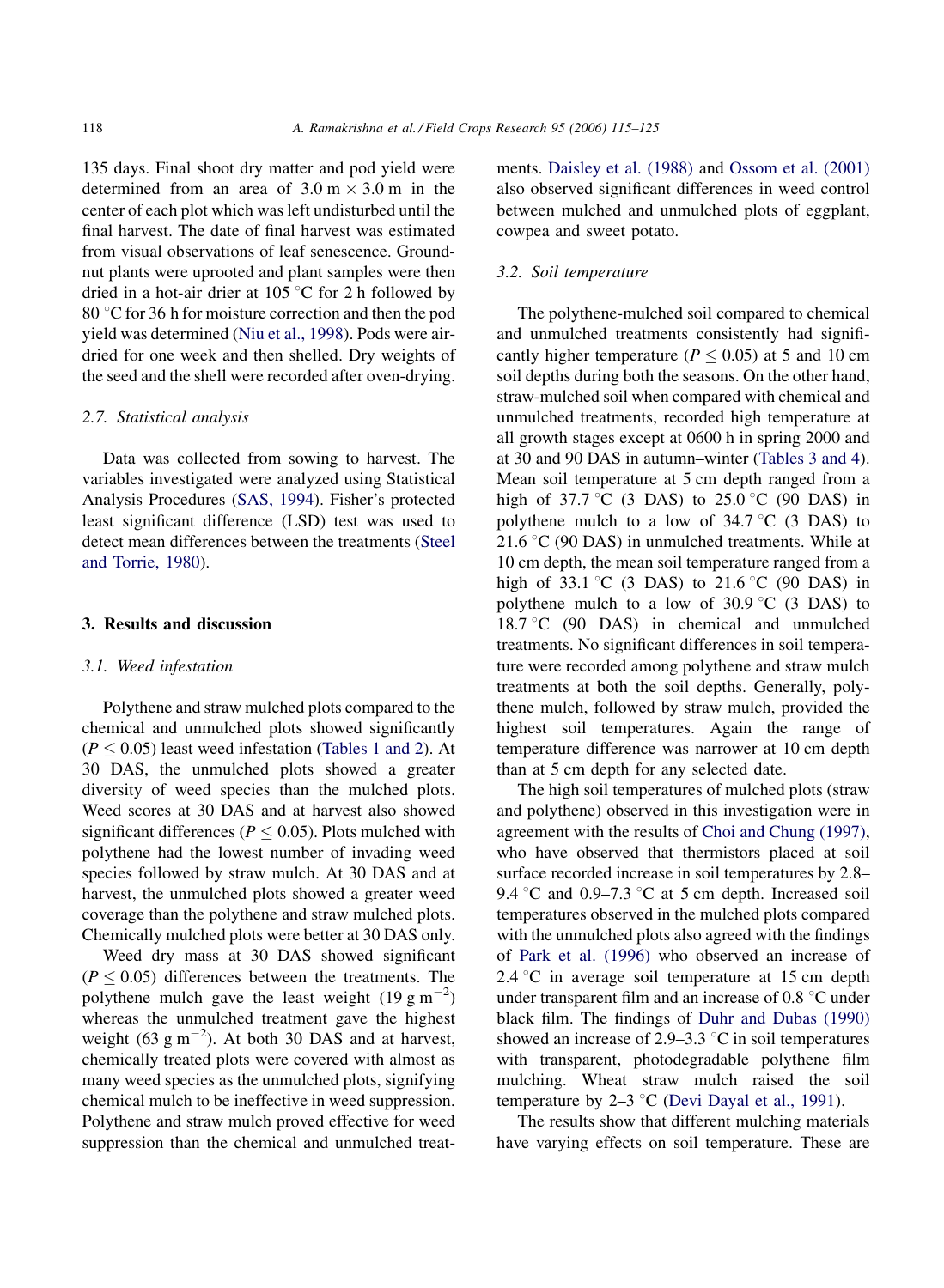<span id="page-4-0"></span>Table 1 Effect of mulch on weed infestation in groundnut at 30 days after sowing (DAS)

| Management practice/weed species        | Family name   | Relative abundance $(\%)$ | Weed score       |
|-----------------------------------------|---------------|---------------------------|------------------|
| No mulch                                |               |                           |                  |
| Cynodon dactylon L.                     | Gramineae     | 12.8                      | 3.4a             |
| Galinsoga parviflora Cav.               | Compositae    | 11.6                      |                  |
| Eleucine indica L.                      | Gramineae     | 10.8                      |                  |
| Ageratum conyzoides L.                  | Compositae    | 4.3                       |                  |
| Euphorbia geniculata Ort.               | Euphorbiaceae | 3.6                       |                  |
| Amaranthus lividus L.                   | Amaranthaceae | 2.8                       |                  |
| Erigeron sumatrensis                    | Compositae    | 1.9                       |                  |
| Echinochloa colona (L.) Link            | Gramineae     | 10.6                      |                  |
| Digitaria ciliaris (Retz.) Koeler.      | Gramineae     | 6.9                       |                  |
| Dactyloctenium aegyptium (L.) P. Beauv. | Gramineae     | 7.3                       |                  |
| Celosia argentia L.                     | Amaranthaceae | 5.3                       |                  |
| Portulaca oleracia L.                   | Portulacaceae | 7.9                       |                  |
| Legascea mollis Cav.                    | Compositae    | 7.3                       |                  |
| Chemical mulch                          |               |                           |                  |
| Cynodon dactylon L.                     | Gramineae     | 16.8                      | 2.6 <sub>b</sub> |
| Galinsoga parviflora Cav.               | Compositae    | 14.9                      |                  |
| Eleucine indica L.                      | Gramineae     | 12.8                      |                  |
| Ageratum conyzoides L.                  | Compositae    | 8.5                       |                  |
| Euphorbia geniculata Ort.               | Euphorbiaceae | 4.8                       |                  |
| Amaranthus lividus L.                   | Amaranthaceae | 7.6                       |                  |
| Digitaria ciliaris (Retz.) Koeler.      | Gramineae     | 8.5                       |                  |
| Dactyloctenium aegyptium (L.) P. Beauv. | Gramineae     | 9.9                       |                  |
| Celosia argentia L.                     | Amaranthaceae | 9.2                       |                  |
| Legascea mollis Cav.                    | Compositae    | 8.0                       |                  |
| Polythene mulch                         |               |                           |                  |
| Cynodon dactylon L.                     | Gramineae     | 38.3                      | 0.6d             |
| Galinsoga parviflora Cav                | Compositae    | 22.9                      |                  |
| Celosia argentia L.                     | Amaranthaceae | 21.2                      |                  |
| Legascea mollis Cav.                    | Compositae    | 17.6                      |                  |
| Straw mulch                             |               |                           |                  |
| Cynodon dactylon L.                     | Gramineae     | 17.8                      | 1.4c             |
| Galinsoga parviflora Cav                | Compositae    | 14.6                      |                  |
| Celosia argentia L.                     | Amaranthaceae | 15.2                      |                  |
| Legascea mollis Cav.                    | Compositae    | 11.6                      |                  |
| Eleucine indica L.                      | Gramineae     | 12.8                      |                  |
| Ageratum conyzoides L.                  | Compositae    | 11.9                      |                  |
| Euphorbia geniculata Ort.               | Euphorbiaceae | 7.7                       |                  |
| Amaranthus lividus L.                   | Amaranthaceae | 7.3                       |                  |
| Mean                                    |               |                           | 2.0              |
| CV <sup>a</sup>                         |               | $\overline{\phantom{0}}$  | 15.2             |
| $LSDb$ (0.05)                           |               |                           | 0.46             |

Means followed by the same letter within a column are not significantly different ( $P \le 0.05$ ).<br><sup>a</sup> Coefficient of Variation (%).<br>b Least significant difference test ( $P \le 0.05$ ).

consistent with the results of [Hanada \(1991\)](#page-10-0) who observed that polythene films (black, green or transparent) markedly increase soil temperature compared to grass mulch in temperate, sub-tropical and tropical regions. [Dionne et al. \(1999\)](#page-10-0) observed that insulating material covers such as wood mat and straw affect the soil temperature, and the characteristics of protective soil covers also influence the soil temperature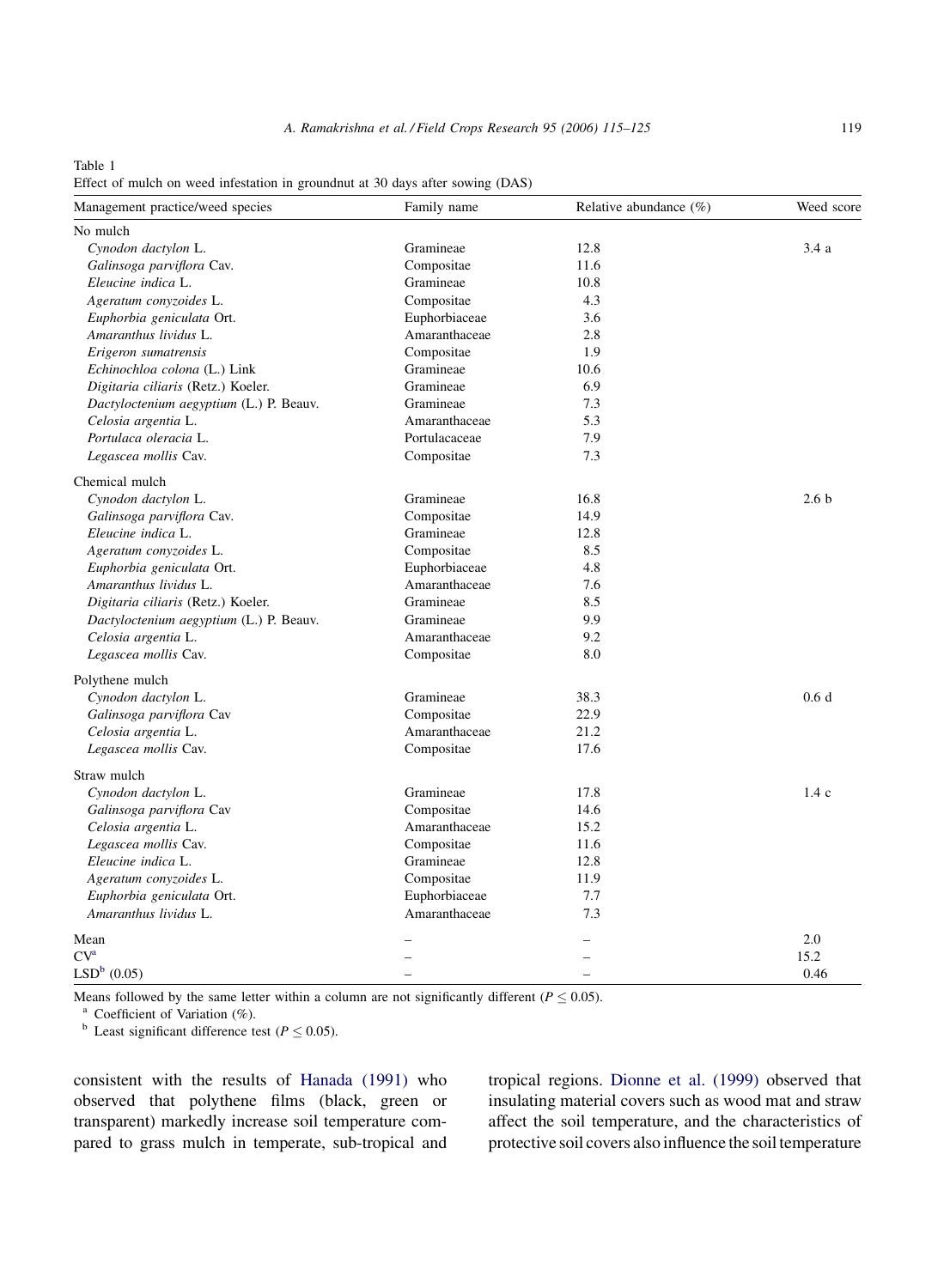Table 2

Effect of mulch on weed infestation in groundnut at 90 days after sowing (DAS)

| Management practice/weed<br>species        | Family<br>name | Relative<br>abundance | Weed<br>score    |
|--------------------------------------------|----------------|-----------------------|------------------|
|                                            |                | $(\%)$                |                  |
| No mulch                                   |                |                       |                  |
| Cynodon dactylon L.                        | Gramineae      | 6.7                   | 1.8a             |
| Galinsoga parviflora Cav.                  | Compositae     | 13.6                  |                  |
| Eleucine indica L.                         | Gramineae      | 14.8                  |                  |
| Ageratum convzoides L.                     | Compositae     | 11.6                  |                  |
| Euphorbia geniculata Ort.                  | Euphorbiaceae  | 6.6                   |                  |
| Digitaria ciliaris<br>(Retz.) Koeler.      | Gramineae      | 4.8                   |                  |
| Dactyloctenium aegyptium<br>(L.) P. Beauv. | Gramineae      | 8.6                   |                  |
| Celosia argentia L.                        | Amaranthaceae  | 15.4                  |                  |
| Portulaca oleracia L.                      | Portulacaceae  | 9.3                   |                  |
| Legascea mollis Cav.                       | Compositae     | 8.7                   |                  |
| Chemical mulch                             |                |                       |                  |
| Cynodon dactylon L.                        | Gramineae      | 11.8                  | 1.5a             |
| Galinsoga parviflora Cav.                  | Compositae     | 15.9                  |                  |
| Eleucine indica L.                         | Gramineae      | 16.8                  |                  |
| Ageratum conyzoides L.                     | Compositae     | 12.5                  |                  |
| Sida acuta (Burm.).                        | Malvaceae      | 7.6                   |                  |
| Dactyloctenium aegyptium<br>(L.) P. Beauv. | Gramineae      | 8.5                   |                  |
| Celosia argentia L.                        | Amaranthaceae  | 13.4                  |                  |
| Legascea mollis Cav.                       | Compositae     | 13.5                  |                  |
| Polythene mulch                            |                |                       |                  |
| Cynodon dactylon L.                        | Gramineae      | 42.1                  | 0.3 <sub>b</sub> |
| Galinsoga parviflora Cav                   | Compositae     | 14.9                  |                  |
| Bidens pilosa L.                           | Compositae     | 13.6                  |                  |
| Legascea mollis Cav.                       | Compositae     | 19.6                  |                  |
| Brassica chinensis L.                      | Cruciferae     | 9.8                   |                  |
| Straw mulch                                |                |                       |                  |
| Cynodon dactylon L.                        | Gramineae      | 21.8                  | 0.7 <sub>b</sub> |
| Galinsoga parviflora Cav                   | Compositae     | 17.6                  |                  |
| Celosia argentia L.                        | Amaranthaceae  | 13.2                  |                  |
| Legascea mollis Cav.                       | Compositae     | 9.6                   |                  |
| Eleucine indica L.                         | Gramineae      | 12.1                  |                  |
| Ageratum conyzoides L.                     | Compositae     | 8.9                   |                  |
| Euphorbia geniculata Ort.                  | Euphorbiaceae  | 5.7                   |                  |
| Sida acuta (Burm.).                        | Malvaceae      | 6.3                   |                  |
| Paspalum conjugatum                        | Gramineae      | 4.8                   |                  |
| Berg.                                      |                |                       |                  |
| Mean                                       |                |                       | 1.07             |
| CV <sup>a</sup>                            |                |                       | 18.2             |
| $LSDb$ (0.05)                              |                |                       | 0.65             |

Means followed by the same letter within a column are not significantly different ( $P \le 0.05$ ).<br><sup>a</sup> Coefficient of Variation (%).<br><sup>b</sup> Least significant difference test ( $P \le 0.05$ ).

variation ranges. Further, the present investigation shows that the polythene mulch offers better insulation than the other mulches and hence the increase in soil temperature. Usually, the polythene film used has a transmittance above 80%, and retains the sun's heat. Next in achieving the increased soil temperature was the rice straw, pointing to a possible benefit of this farm waste, which also helps in improving organic carbon content and nutrient supplying capacity of soils together with improvement in soil structure in the long run. Most farmers in Vietnam, unlike in other Asian counterparts, burn the rice straw because of limited farm cattle leading to environmental problems, i.e. releasing  $CO<sub>2</sub>$ into atmosphere.

[Hanada \(1991\)](#page-10-0) indicated that mulching could have benefits on soils and the soil environment. Other reported benefits of mulch include microclimate and texture improvement, conservation of soil moisture and fertility, and the control of weeds, pests and diseases ([Hu et al., 1995](#page-10-0)). Niu et al.  $(1998)$  showed that improved soil water and temperature with polythene mulches enhanced seedling emergence in spring wheat, while [Hu et al. \(1995\)](#page-10-0) recorded earlier seedling emergence, improved crop growth and nodule development in groundnut. From these reports and highlighted benefits of mulch, it would be reasonable to expect that mulch applied in the present investigation attracted more benefits to the mulched plots than did the exposed soil of chemical and unmulched plots, thus enabling the mulched plots to show less weed infestation and increased soil temperatures.

#### 3.3. Soil moisture

Evaporation from the soil accounts for 25–50% of the total quantity of water used ([Hu et al., 1995\)](#page-10-0). An important practice for rainfed agriculture, therefore, is to decrease evaporation of soil water. Mulch prevents soil water evaporation, and thus helps retain soil moisture. The monthly rainfall figures for the experimental period are given in [Fig. 1.](#page-7-0) The rainfall patterns of both the seasons are different. Autumn– winter 2000 received 547.3 mm while spring 2001 recorded 785.7 mm of rainfall. In particular, 2000 is considered a low rainfall year with September as the wettest month receiving about 30% of the annual rainfall. The amount of moisture stored in the profile to a soil depth of 90 cm was significantly greater under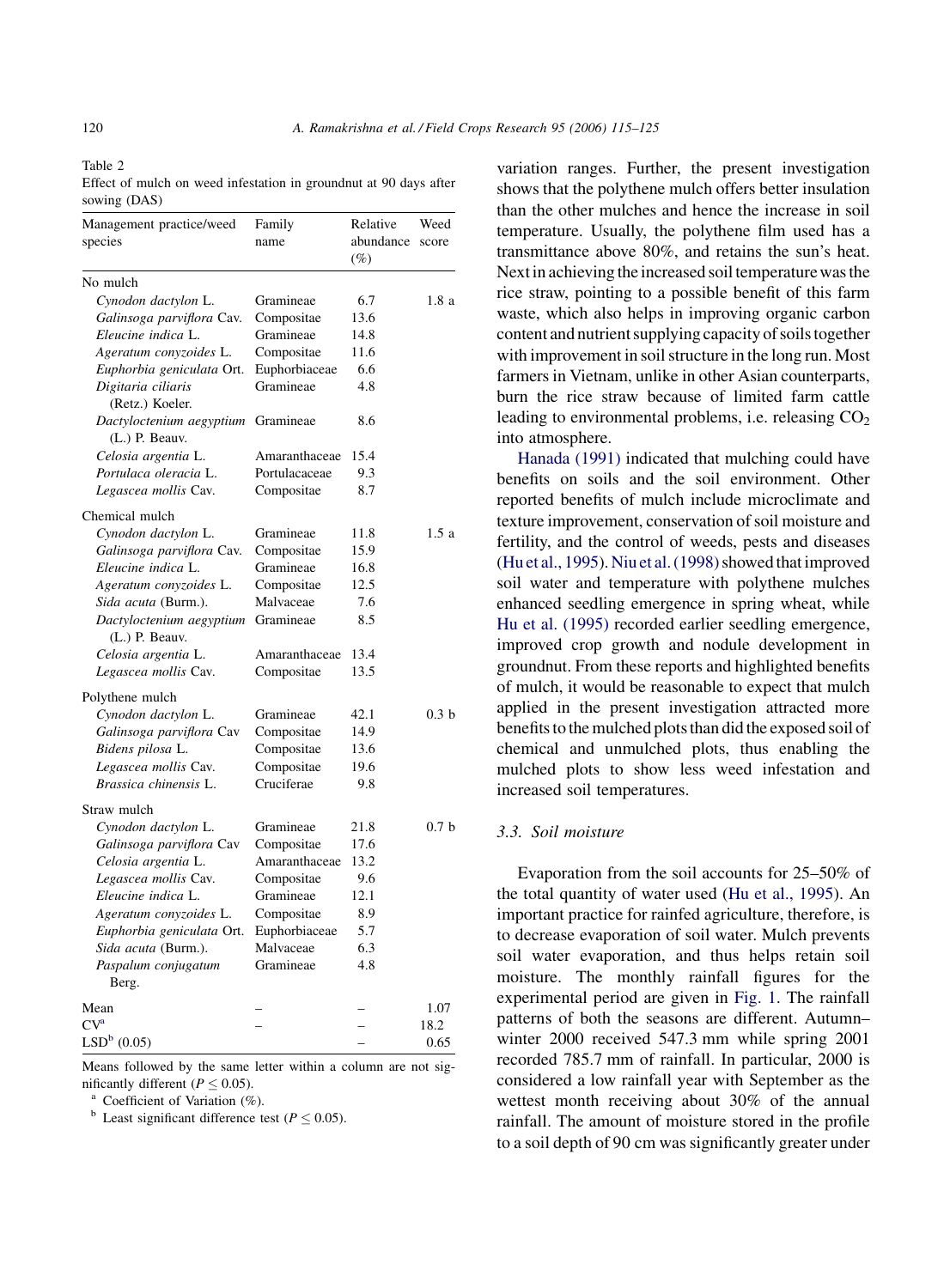| Treatment                                     | 3 days after sowing |                 |                 | 30 days after sowing |                 |                 | 60 days after sowing |                 |                 | 90 days after sowing |                 |       |
|-----------------------------------------------|---------------------|-----------------|-----------------|----------------------|-----------------|-----------------|----------------------|-----------------|-----------------|----------------------|-----------------|-------|
|                                               | 6 h                 | 12 <sub>h</sub> | 18 <sub>h</sub> | 6 h                  | 12 <sub>h</sub> | 18 <sub>h</sub> | 6 h                  | 12 <sub>h</sub> | 18 <sub>h</sub> | 6 h                  | 12 <sub>h</sub> | 18 h  |
| Soil temperature $(^{\circ}C)$ at 5 cm depth  |                     |                 |                 |                      |                 |                 |                      |                 |                 |                      |                 |       |
| No mulch                                      | 33.2                | 35.3            | 35.6            | 31.2                 | 32.8            | 33.2            | 28.2                 | 29.3            | 29.6            | 21.2                 | 21.9            | 21.8  |
| Straw mulch                                   | 34.1                | 37.2            | 37.9            | 32.1                 | 35.6            | 36.4            | 28.8                 | 32.8            | 33.5            | 21.8                 | 24.2            | 25.3  |
| Polyethylene mulch                            | 34.4                | 38.9            | 39.8            | 32.9                 | 37.4            | 38.1            | 29.4                 | 34.2            | 35.6            | 22.1                 | 25.9            | 27.1  |
| Chemical mulch                                | 33.1                | 35.6            | 36.1            | 31.5                 | 32.8            | 33.1            | 28.1                 | 29.2            | 29.8            | 21.3                 | 21.8            | 22.1  |
| S.E.M.                                        | 0.32                | 0.83            | 0.95            | 0.38                 | 1.13            | 1.23            | 0.30                 | 1.26            | 1.47            | 0.21                 | 0.99            | 1.28  |
| CV%                                           | 1.92                | 4.51            | 5.11            | 2.35                 | 6.52            | 7.01            | 2.10                 | 8.03            | 9.12            | 1.96                 | 8.42            | 10.65 |
| Soil temperature $(^{\circ}C)$ at 10 cm depth |                     |                 |                 |                      |                 |                 |                      |                 |                 |                      |                 |       |
| No mulch                                      | 29.1                | 31.5            | 32.1            | 27.2                 | 28.1            | 28.5            | 25.1                 | 26.3            | 25.9            | 18.1                 | 19.2            | 19.0  |
| Straw mulch                                   | 29.5                | 32.8            | 34.2            | 27.6                 | 30.2            | 30.9            | 25.5                 | 27.5            | 28.1            | 18.5                 | 21.1            | 21.9  |
| Polyethylene mulch                            | 29.8                | 33.9            | 35.6            | 28.1                 | 31.9            | 32.2            | 25.9                 | 28.1            | 29.2            | 19.5                 | 22.3            | 23.1  |
| Chemical mulch                                | 29.0                | 31.6            | 32.2            | 27.1                 | 28.2            | 28.5            | 25.1                 | 26.2            | 25.5            | 18.0                 | 19.1            | 19.0  |
| S.E.M.                                        | 0.19                | 0.57            | 0.84            | 0.23                 | 0.91            | 0.92            | 0.19                 | 0.46            | 0.89            | 0.34                 | 0.78            | 1.04  |
| $CV\%$                                        | 1.26                | 3.49            | 5.04            | 1.65                 | 6.13            | 6.13            | 1.51                 | 3.44            | 6.51            | 3.70                 | 7.60            | 10.02 |

Soil temperatures in mulch treatments at Vietnam during autumn–winter, 2000

polythene and straw mulch over bare and chemically mulched soil ([Fig. 2](#page-8-0)). For example, at 30 DAS, the polythene mulch plots contained more water (67 mm in autumn–winter and 47 mm in spring) than the unmulched plots, while straw mulched plots recorded more profile water content of 43 mm in autumn– winter and 37 mm in spring. Similar trend was noticed at 60 and 90 DAS while the difference in soil moisture storage was reduced. These figures also imply that greater moisture availability to mulched crop during the dry spells helped to cope better with terminal drought in autumn–winter and midseason drought at flowering in spring 2001. [Chen \(1985\)](#page-9-0) also reported high water content in the top 5 cm of soil – an increase of 4.7% in clayey, 3.1% in loamy and 0.8–1.8% in sandy soil – with polythene mulch from sowing to the emergence of groundnut seedlings. During heavy rains, polythene mulch retards soil erosion, and rapid infiltration of rainwater into soil. Optimum soil moisture ensures good emergence and seedling growth.

As expected, the layer of polythene and grass mulch significantly reduced evaporation from the soil surface. Thus higher moisture content was always

Table 4

<span id="page-6-0"></span>Table 3

Soil temperatures in mulch treatments at Vietnam during Spring, 2001

| Treatment                                     | 3 days after sowing |                 |                 | 30 days after sowing |                 |                 | 60 days after sowing |                 |                 | 90 days after sowing |                 |                 |
|-----------------------------------------------|---------------------|-----------------|-----------------|----------------------|-----------------|-----------------|----------------------|-----------------|-----------------|----------------------|-----------------|-----------------|
|                                               | 6 h                 | 12 <sub>h</sub> | 18 <sub>h</sub> | 6 h                  | 12 <sub>h</sub> | 18 <sub>h</sub> | 6 h                  | 12 <sub>h</sub> | 18 <sub>h</sub> | 6 h                  | 12 <sub>h</sub> | 18 <sub>h</sub> |
| Soil temperature $(^{\circ}C)$ at 5 cm depth  |                     |                 |                 |                      |                 |                 |                      |                 |                 |                      |                 |                 |
| No mulch                                      | 25.6                | 26.8            | 26.9            | 26.9                 | 28.5            | 29.6            | 29.5                 | 31.1            | 31.5            | 31.6                 | 33.4            | 34.1            |
| Straw mulch                                   | 26.1                | 28.7            | 29.4            | 27.4                 | 31.2            | 32.4            | 29.1                 | 33.6            | 34.9            | 31.8                 | 35.1            | 36.7            |
| Polyethylene mulch                            | 27.9                | 31.2            | 32.1            | 28.4                 | 32.9            | 34.3            | 31.6                 | 35.2            | 36.8            | 32.1                 | 37.3            | 39.4            |
| Chemical mulch                                | 25.8                | 26.9            | 27.1            | 27.1                 | 29.6            | 30.3            | 29.4                 | 31.2            | 31.7            | 31.8                 | 34.3            | 35.1            |
| S.E.M.                                        | 0.53                | 1.03            | 1.22            | 0.33                 | 0.96            | 1.07            | 0.57                 | 0.99            | 1.29            | 0.10                 | 0.83            | 1.16            |
| $CV\%$                                        | 4.00                | 7.26            | 8.42            | 2.43                 | 6.28            | 6.73            | 3.83                 | 6.06            | 7.63            | 0.65                 | 4.76            | 6.37            |
| Soil temperature $(^{\circ}C)$ at 10 cm depth |                     |                 |                 |                      |                 |                 |                      |                 |                 |                      |                 |                 |
| No mulch                                      | 23.1                | 24.2            | 24.8            | 25.5                 | 28.6            | 29.7            | 28.1                 | 28.9            | 29.4            | 28.2                 | 30.1            | 31.3            |
| Straw mulch                                   | 24.3                | 26.2            | 26.8            | 26.1                 | 29.1            | 31.5            | 28.9                 | 31.2            | 32.1            | 28.8                 | 31.9            | 32.6            |
| Polyethylene mulch                            | 25.2                | 28.1            | 28.5            | 27.2                 | 30.8            | 32.9            | 29.6                 | 32.6            | 33.8            | 29.1                 | 33.6            | 34.9            |
| Chemical mulch                                | 23.2                | 24.6            | 25.1            | 26.6                 | 28.4            | 29.6            | 28.1                 | 28.8            | 29.6            | 28.1                 | 30.4            | 31.8            |
| S.E.M.                                        | 0.50                | 0.89            | 0.86            | 0.36                 | 0.55            | 0.79            | 0.36                 | 0.93            | 1.06            | 0.24                 | 0.80            | 0.80            |
| $CV\%$                                        | 4.15                | 6.89            | 6.51            | 2.75                 | 3.73            | 5.11            | 2.52                 | 6.10            | 6.76            | 1.68                 | 5.10            | 4.88            |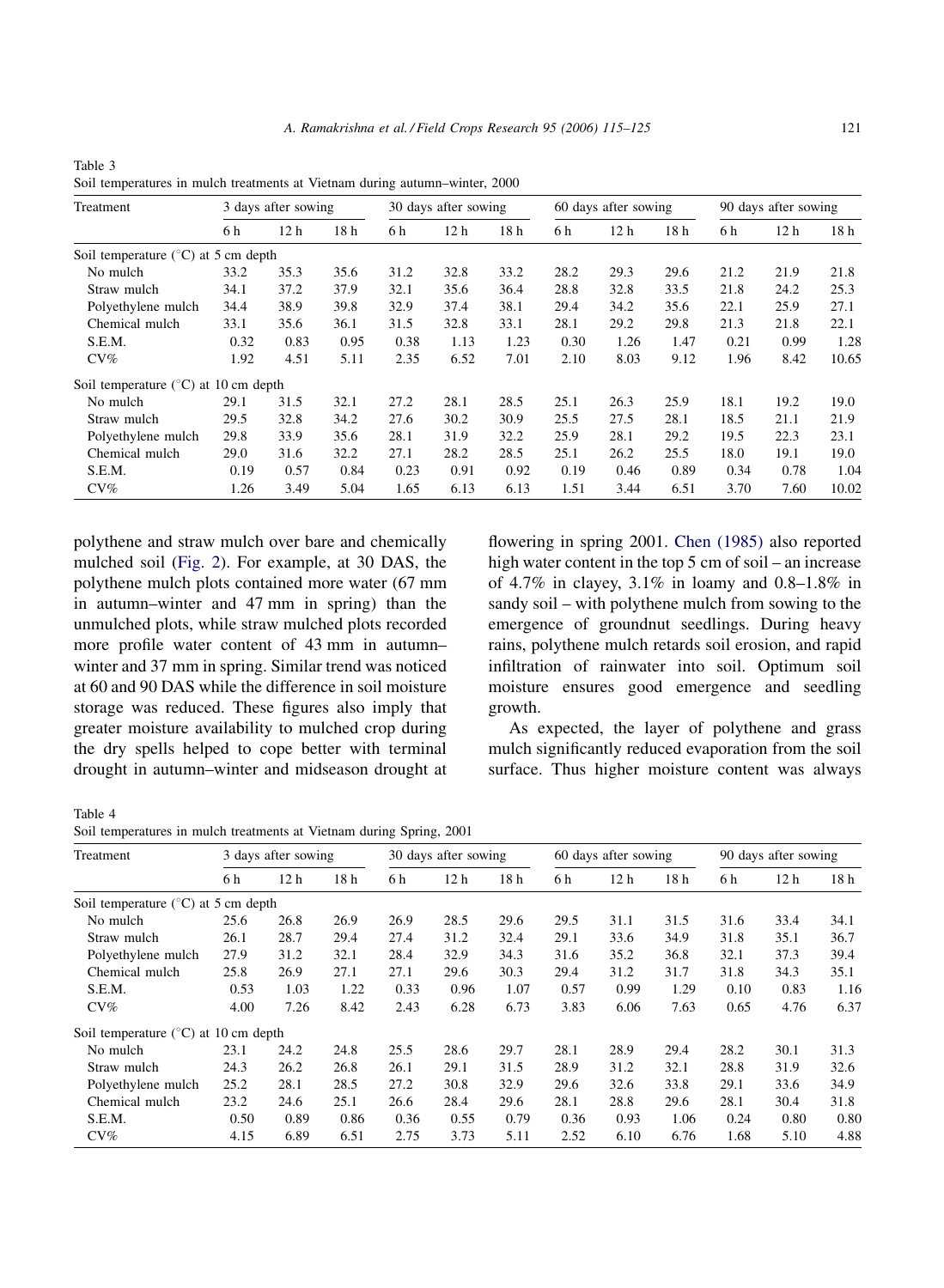<span id="page-7-0"></span>

Fig. 1. Rainfall distribution during the experimental period.

observed in the 0–60 cm soil layer of the mulched plots compared to that of the unmulched plots ([Fig. 2\)](#page-8-0). This moisture difference ranged from 10% one or two days after rainfall to more than 22% over short periods of break in rainfall. These figures indicate that evaporation was high in unmulched plots. Extended droughts, however, lowered the moisture levels in both mulched and unmulched plots. The greater soil profile moisture under mulch has important implications on the utilization of water by crop and on soil reactions that control the availability of nutrients and biological nitrogen fixation [\(Surya et al., 2000](#page-10-0)). In a growing season, like spring 2001, when early rains are followed by a short-period of drought, the conditions in the top 30 cm of the soil, with respect to the availability of water and nutrients, will determine the survival of the young crop. This study has shown that within a period of 10 rainless days, the soil moisture on the surface and the upper subsoil of unmulched plots can be reduced from field capacity to wilting point or below, whereas the soil moisture in the mulched plot will remain well above the wilting range. Research has shown that mulch provides many benefits to crop production through soil and water conservation,

enhanced soil biological activity and improved chemical and physical properties of the soil [\(Cooper,](#page-10-0) [1973](#page-10-0)). [Adeoye \(1984\)](#page-9-0) recorded high moisture content up to a depth of 60 cm in grass-mulched soil together with good infiltration and reduced evaporation. Soil moisture in the polythene mulch at 60 DAS was 40.9– 62.6% of the maximum field capacity and 9–10.9% higher than in unmulched soil. Water vapor flux density in the top 20 cm of the soil with polythene mulch was 1.7 times that of unmulch control, indicating greater movement of water from the deeper layers upward [\(Hu et al., 1995\)](#page-10-0).

#### 3.4. Crop yield

Polythene and straw mulch treatments increased the pod and stover yields of groundnut significantly over chemical and unmulched treatments in both the seasons ([Table 5\)](#page-8-0). The polythene mulched plots produced the highest yields—94.5% higher than the unmulched plots, 46.8% higher than the chemically mulched plots and 25.5% higher than the plots mulched with rice straw. There were variations in pod yield between the seasons, which probably can be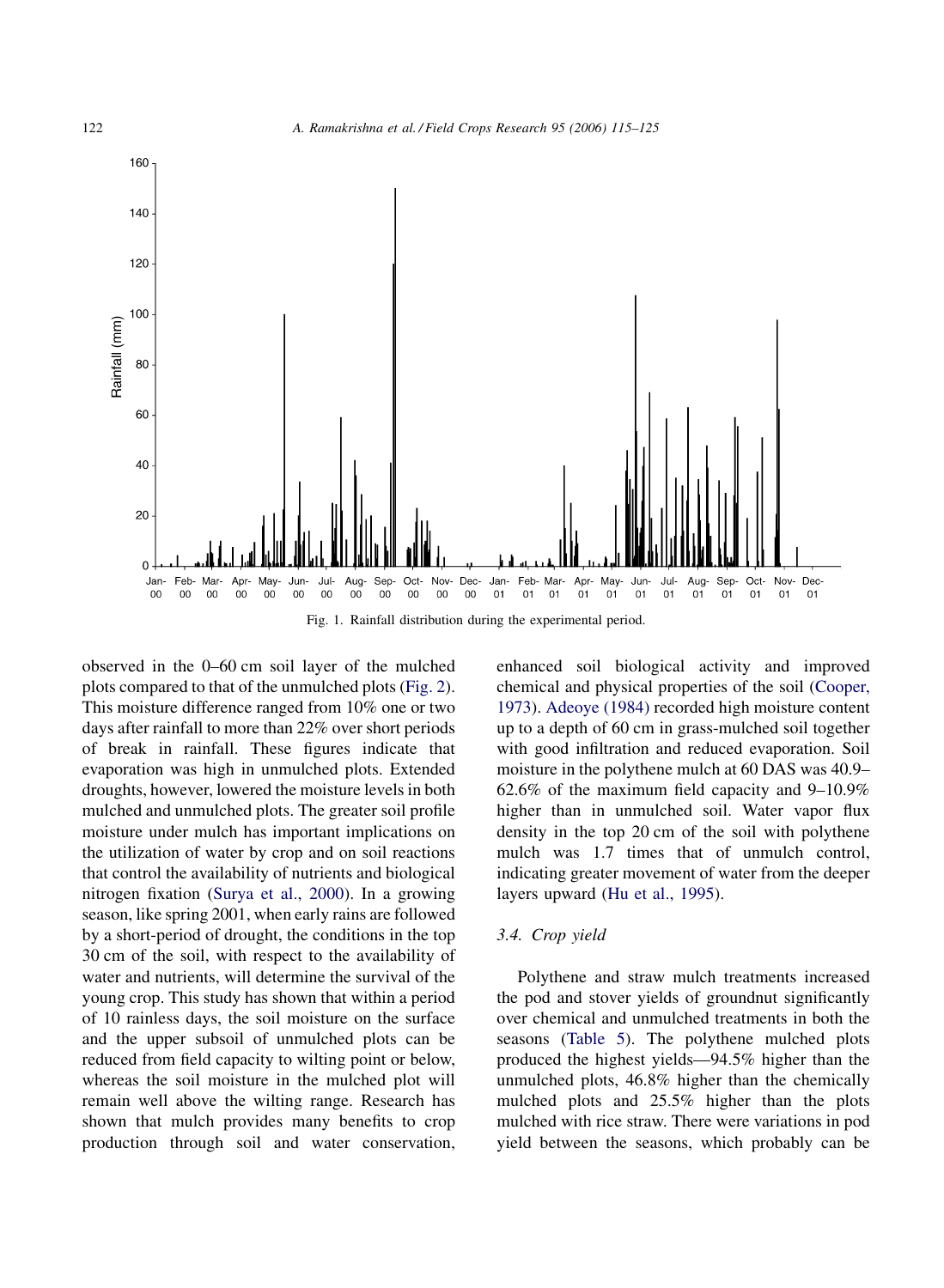<span id="page-8-0"></span>

Fig. 2. Profile water content (0–90 cm depth) under mulched and unmulched ground.

partly explained by the pattern of rainfall amount and distribution. Observations showed that groundnut crop suffered because of some moisture stress during the first 4 weeks of growth in both the seasons of the experiment. Although seasonal rainfall in spring 2001

was high, the distribution was such that evapotranspiration exceeded rainfall during the early growth stages. Visual symptoms of moisture stress (leaf curl and wilt) were observed during the daytime in the groundnut of unmulched plots prior to 24.2 mm of

| Table 5                                                                        |  |  |
|--------------------------------------------------------------------------------|--|--|
| Effect of mulch on ground nut yield and yield parameters in Thanh Ha watershed |  |  |

| Treatment          | Pods $plan-1$ |        | Pod mass $(g)$ |        | Test weight $(g)$ |        | Pod yield $(t \text{ ha}^{-1})$ |        | Total dry matter<br>$(t \text{ ha}^{-1})$ |        | Shelling $(\% )$ |        |
|--------------------|---------------|--------|----------------|--------|-------------------|--------|---------------------------------|--------|-------------------------------------------|--------|------------------|--------|
|                    | Autumn        | Spring | Autumn         | Spring | Autumn            | Spring | Autumn                          | Spring | Autumn                                    | Spring | Autumn           | Spring |
| Unmulched          | 11.9          | 12.9   | 109.9          | 151.5  | 41.2              | 54.4   | 0.70                            | 1.91   | 5.38                                      | 5.84   | 66.8             | 67.4   |
| Straw mulch        | 13.6          | 13.7   | 113.7          | 155.1  | 43.8              | 58.1   | 1.18                            | 2.68   | 5.88                                      | 6.40   | 65.8             | 69.2   |
| Polyethylene mulch | 14.5          | 15.0   | 118.1          | 156.2  | 46.2              | 61.2   | 1.54                            | 3.23   | 6.32                                      | 6.88   | 68.3             | 69.3   |
| Chemical mulch     | 14.1          | 14.3   | 108.7          | 154.1  | 42.6              | 56.3   | 1.03                            | 2.24   | 6.14                                      | 6.10   | 66.7             | 68.1   |
| S.E.M.             | 0.62          | 0.71   | 1.97           | 1.20   | 0.91              | 0.96   | 0.12                            | 0.13   | 0.25                                      | 0.18   | 0.5              | 0.43   |
| $CV\%$             | 10            | 11     | 4              |        | 5                 | 8      | 22                              | 16     | 10                                        |        | 2                |        |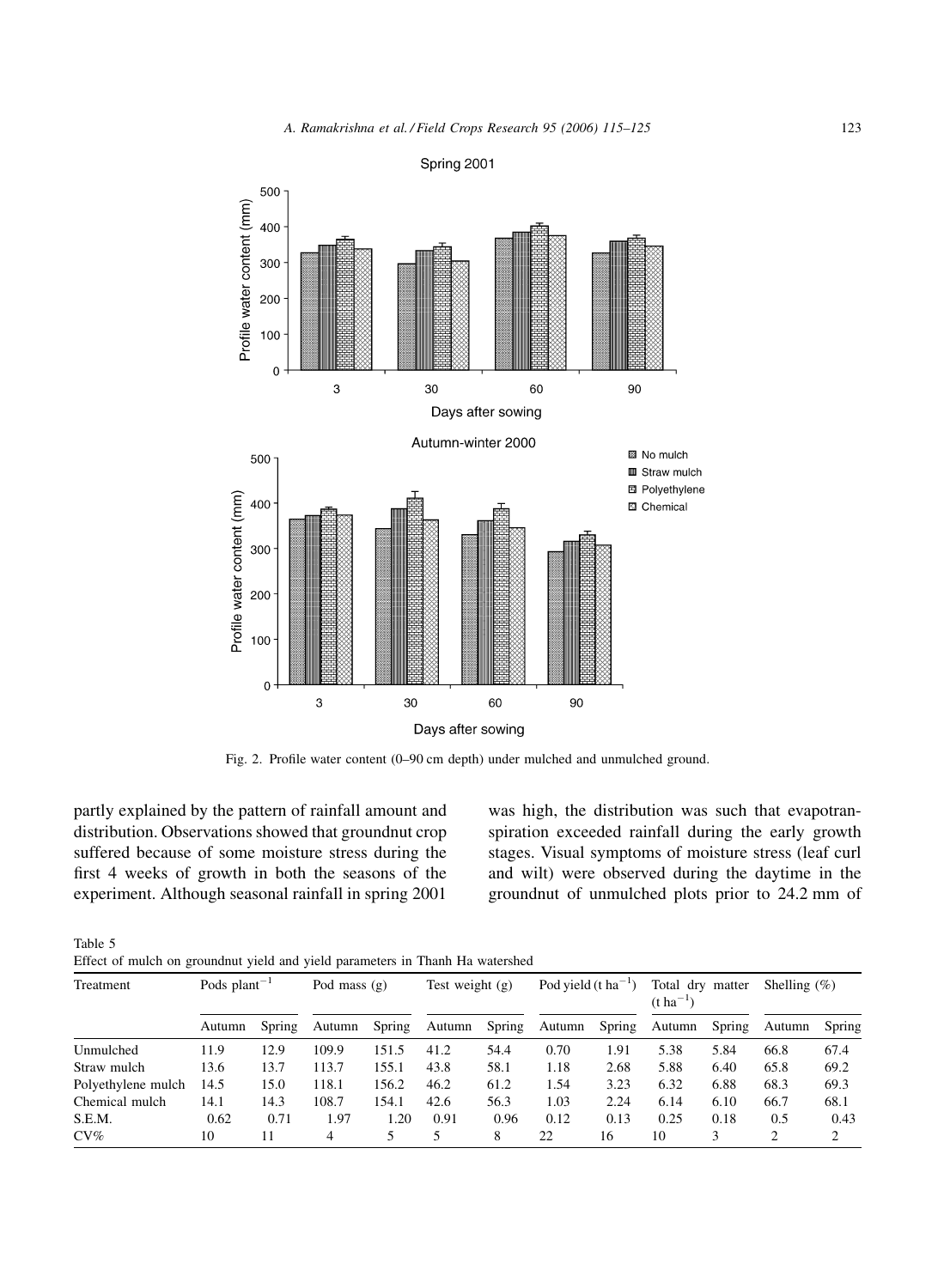<span id="page-9-0"></span>rainfall, which occurred on 5 May 2001. Groundnut leaves on straw and polythene mulched plots showed no visible effects of moisture stress.

Observations on plant growth showed that the groundnut plants in polythene and straw mulched plots were generally tall, more vigorous and reached 50% flowering 4–6 days earlier than in the unmulched plots. The more favorable soil environment under the polythene and straw mulch, especially during the early part of the growing season, resulted in increased number of pods  $plant^{-1}$ , pod mass, test weight and striking pod and stover yield increases. [Devi Dayal et al. \(1991\)](#page-10-0) observed early flowering (by 5 days) in mulch treated groundnut crop. [Hu et al. \(1995\)](#page-10-0) also reported increased crop growth (3.2–4.0 cm), dry root mass (12.2–50.1%), nitrogen-fixing activity (3.3–128.7%), chlorophyll content of the fresh leaves (41–78%) and more reproductive buds (63.3–94.1%) in polythene mulched plots than unmulched plots and thereby advanced peak flowering stage by 9 days. Grass mulching increased grain yield by 15–22% in maize and by about 10% in millet in northern Guinea and Sudan savanna regions of Nigeria (Adeoye, 1984). Cheong et al. (1995) observed highly positive correlation of proportion of sound seeds, 100-seed weight and shelling ratio with seed yield of groundnut and recorded  $3.21$  t ha<sup>-1</sup> with clear polythene, 2.99 t ha<sup>-1</sup> with black polythene and 2.31 t ha<sup>-1</sup> without mulch in Iri, while [Choi and Chung \(1997\)](#page-10-0) recorded more flowers, pegs, pods and kernels and greater 100-kernal mass in polythene mulched plots than on the unmulched plots in Suwon, Korea. [Park et al.](#page-10-0) [\(1996\)](#page-10-0) recorded seed yield increase in soybean by 18% with transparent film and by 15% with black film. Short stature and prostrate growth habit make groundnut a poor competitor with most weeds. [Ramakrishna et al.](#page-10-0) [\(1991\)](#page-10-0) reported that effective weed control resulted in improved yield parameters and yield of groundnut.

## 4. Conclusions

In northern Vietnam, the soils are slopy and the rains are short and intensive. Mulches check soil erosion and augment infiltration of rainwater into the soil. Polythene mulch, owing to its impermeability to hot air, ensures optimum temperature for the middle growth phase of groundnut. Besides, the reflection of sunlight by polythene film increases illumination between rows

and wind speed. Polythene film does not allow the pegs developing during the later growth stages to enter the soil; thus saving nutrients for developing pods that were set earlier, increasing the number of well-filled pods and reducing the number of immature pods. The use of straw as mulch provides a more attractive option for farmers. The key factors that make straw mulch attractive are low cost (US\$  $9.6$  ha<sup>-1</sup> as against US\$ 94.5 ha<sup>-1</sup> for polythene mulch and US\$ 25 ha<sup>-1</sup> for chemical mulch) and ease in availability and application. Organic mulches may also prove better in the long run as they improve soil organic matter and are environment friendly. However, disease build up and other interactions need to be studied before recommending straw mulch for wide adoption. Further research on the use of rice straw mulch in groundnut could provide valuable insights.

# Acknowledgements

The authors would like to thank all the scientists of Legume Research and Development Center, extension specialists of Hoa Binh Province, and farmers of Thanh Ha watershed who have contributed towards the implementation of the Watershed Project. Technical support received from Mr. Ch. Srinivasa Rao, ICRISAT, and the financial assistance received from the Asian Development Bank (RETA # 5812) is gratefully acknowledged.

#### References

- Adeoye, K.B., 1984. Influence of grass mulch on soil temperature, soil moisture and yield of maize and gero millet in a savanna zone soil. Samaru J. Agric. Res. 2, 87–97.
- Black, C.A., 1965. Methods of Soil Analysis: Part I Physical and Mineralogical Properties. American Society of Agronomy, Madison, WI, USA.
- Chen, Z., 1985. Polythene mulched groundnut development in Guanzhou city. Peanut Sci. Technol. 3, 34–37.
- Cheong, Y.K., Oh, Y.S., Park, K.H., Kim, J.T., Oh, M.G., Yu, S.J., Jang, Y.S., 1995. The effect of black polythene film mulching on the growth characters and yield of large-seeded groundnuts. RDA J. Agric. Sci. 37, 88–94.
- Chinh, N.T., Dzung, D.T., Long, T.D., Tam, H.M., Ramakrishna, A., Johansen, C., 2001. Legumes in Vietnam: constraints and opportunities. In: Gowda, C.L.L., Ramakrishna, A., Rupela, O.P., Wani, S.P. (Eds.), Legumes in Rice-based Cropping Systems in Tropical Asia: Constraints and Opportunities. Interna-